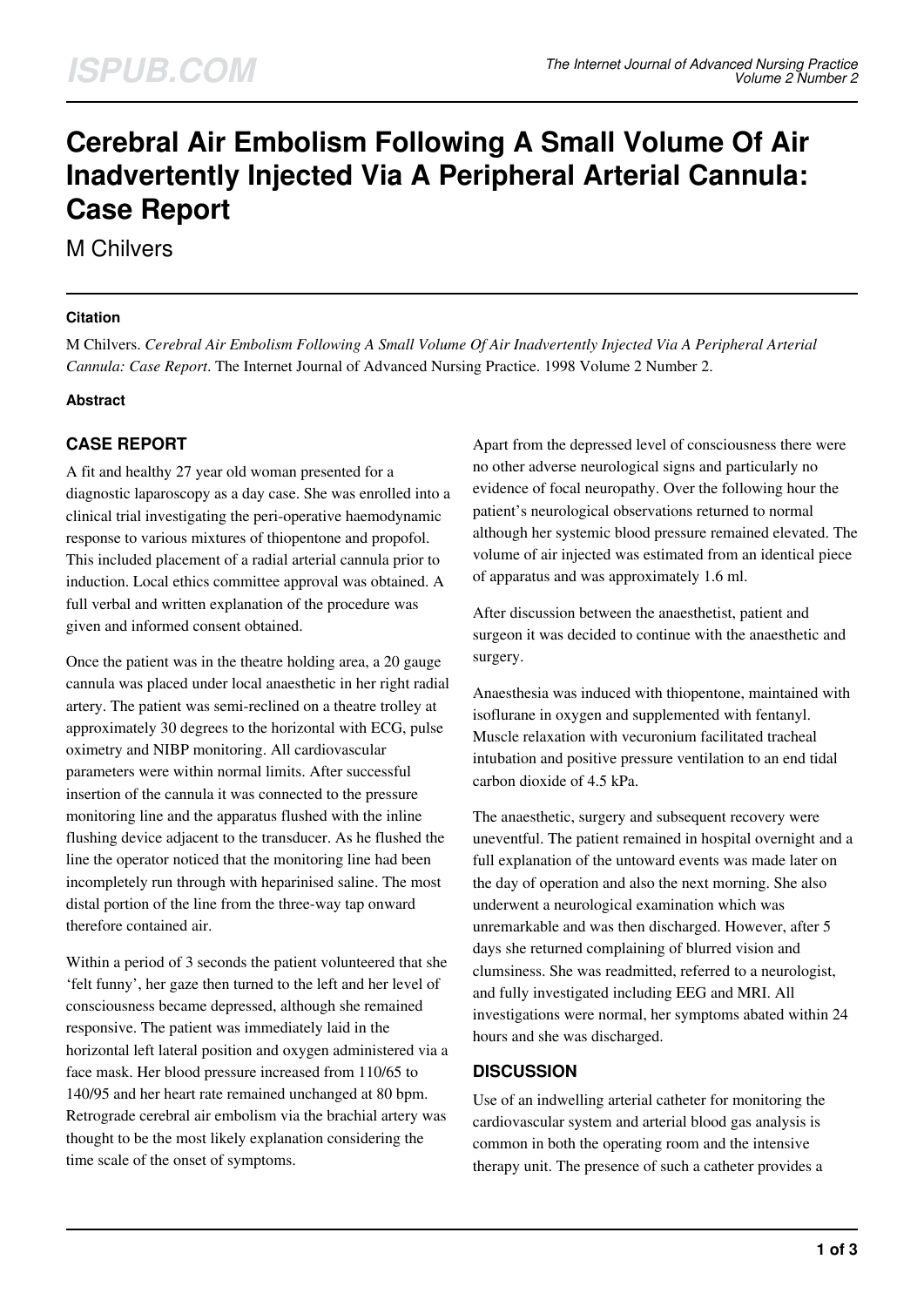potential source of air embolism. Air introduced into the arterial tree may cause cerebral air embolism in a retrograde fashion, via a patent foramen ovale (or other septal defect) or, in the case of large volumes, via the pulmonary vasculature.

Cerebral air embolism from a peripheral arterial cannula has been previously reported in humans and in primates but it is unclear what the minimum volume required for significant injury is. (1) Chang et al were unable to state the volume of air inadvertently injected arterially which resulted in the death of an adult human female. In their animal study they demonstrated that 2 ml of air was needed to cause air embolism in a 7 kg macaque. By extrapolation the critical volume for 70 kg human should be well in excess of 2 ml.

Cerebral air embolism may cause a spectrum of adverse effects ranging from the absence of or very mild symptoms and signs to severe neurological injury or death. Signs which have been described include focal motor deficit, sensorial disturbance and visual deficit. Murphy et al described 16 patients with cerebral air embolism treated with hyperbaric oxygen. (2) The most common presenting symptom was a sudden change in sensorium. Smaller numbers exhibited focal motor deficit or visual changes. Respiratory arrest, seizures and severe headache were described in a minority of cases. Cerebral air embolism in an anaesthetised or sedated patient may, therefore, be hard or impossible to detect as the patient is unable to report changes in the sensorium or visual defects and abnormal motor function may not be detectable.

The available techniques for the detection of air embolism are predominantly aimed at the venous circulation as, in the anaesthesia setting, this route of entry is more common than the arterial. In ascending order of sensitivity, these include measurement of blood pressure, cardiac output monitoring, end-tidal carbon dioxide, precordial doppler ultrasound and transoesophageal echocardiography (TOE). (3) Of these methods, doppler and TOE are quantifiable in their ability to detect air embolism. Doppler may detect volumes of air

down to 0.5ml and TOE may be 5 to 10 times as sensitive.

The management of cerebral air embolism is largely supportive. Attenuation of bubble size is the prime objective and 100% oxygen should, therefore, be administered in all suspected cases as this favours nitrogen 'washout' from the bubble into the alveoli. The administration of nitrous oxide should be discontinued immediately as it diffuses rapidly into any air space including bubbles and significantly increases their size. Hyperbaric oxygen has been shown to be of benefit in up to 80% of cases of cerebral air embolism but controlled trials have yet to be performed. (2) However, the effectiveness of therapy is dependent on the volume and precise position of the embolism as well as any pre-existing morbidity.

In conclusion, cerebral air embolism is an uncommon yet potentially fatal complication associated with arterial catheterisation. The volume of air necessary to cause patient detriment is unknown but may be lower than previously described. In the case reported here, the volume of the monitoring line from the three-way tap to the distal luer lock was measured as 1.6 ml and this was the volume inadvertently injected into the radial artery. It therefore appears that quite small volumes of air may cause significant cerebral injury if inadvertently injected into the peripheral arterial tree at high pressure. All physicians, nurses and paramedics should be aware of the potential for disaster and exercise due care in the management of arterial cannulae.

#### **References**

1. Chang C, Dughi J, Shitabata P, Johnson G, Coel M, McNamara J: Air embolism and the radial arterial line. Critical Care Medicine 1988;Vol 16. No 2. 2. Murphy BP, Harford FJ, Cramer FS: Cerebral air embolism resulting from invasive medical procedures. Ann Surg 1985; 101: 242-245. 3. Shapiro HM, Drummond JC: Neurosurgical anesthesia and intracranial hypertension. In: Miller RD Ed. Anesthesia. 3rd Edition. Churchill Livingstone. 1990; 1743-7. 4. Orebaugh S: Venous air embolism: Clinical and experimental considerations. Crit Care Med 1992: 20 (8): 1169-1177.